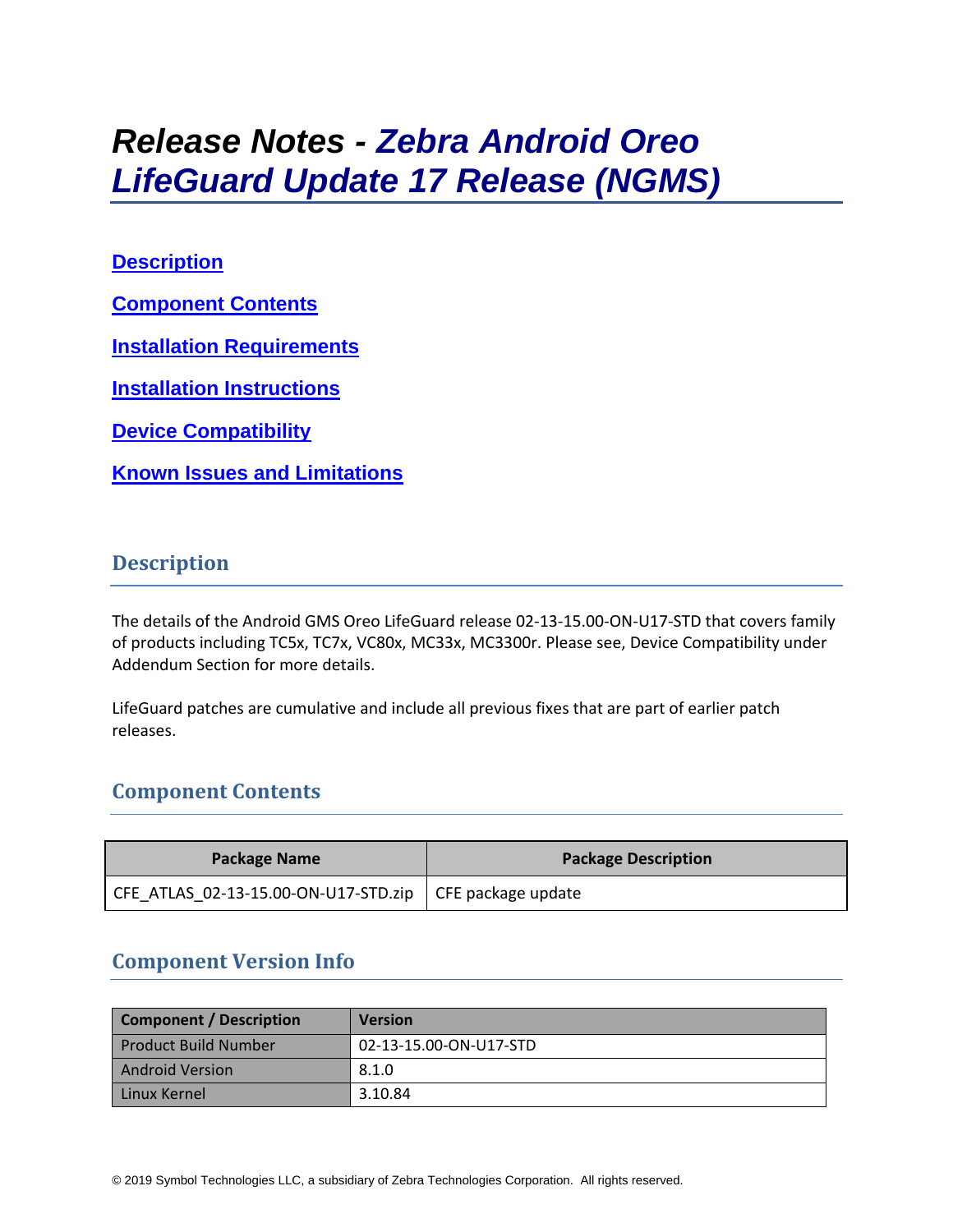| <b>Android SDK Level</b>         | 27                                                                                                                                                                                                                                        |  |
|----------------------------------|-------------------------------------------------------------------------------------------------------------------------------------------------------------------------------------------------------------------------------------------|--|
| Platform                         | QC8956                                                                                                                                                                                                                                    |  |
| <b>Bluetooth Stack</b>           | 4.1                                                                                                                                                                                                                                       |  |
| <b>Flash Size</b>                | 16/32GB                                                                                                                                                                                                                                   |  |
| <b>RAM Size</b>                  | 2/4GB                                                                                                                                                                                                                                     |  |
| <b>Scanning Framework</b>        | 22.0.6.1                                                                                                                                                                                                                                  |  |
| SimulScan                        | 4.0.5                                                                                                                                                                                                                                     |  |
| SimulScanEngine                  | 3.0.1                                                                                                                                                                                                                                     |  |
| DataWedge                        | 7.3.22                                                                                                                                                                                                                                    |  |
| <b>EMDK</b>                      | 7.3.18.2318                                                                                                                                                                                                                               |  |
| MXMF / OSX                       | MXMF: 9.0.3.1 / OSX: QCT.81.8.8.2                                                                                                                                                                                                         |  |
| <b>WiFi</b>                      | FUSION_BA_2_11.0.1.026_O                                                                                                                                                                                                                  |  |
|                                  | Radio: BA 2 11.0.0.019 O                                                                                                                                                                                                                  |  |
|                                  | Application: BA_2_11.0.0.012_O                                                                                                                                                                                                            |  |
|                                  | Middleware: BA_2_11.0.0.015 O                                                                                                                                                                                                             |  |
|                                  | Firmware: 7.35.205.8_20181002                                                                                                                                                                                                             |  |
| <b>NFC</b>                       | NFC_NCIHALx_AR003C.8.3.0_O_OpnSrc                                                                                                                                                                                                         |  |
| PTT                              | 3.1.39                                                                                                                                                                                                                                    |  |
| <b>Touch FW</b>                  | TC70x/TC75x = 1.9-Stylus-1-0 & TC51/TC56 = 1.8-Stylus-2.0                                                                                                                                                                                 |  |
| RxLogger                         | 5.4.12.0                                                                                                                                                                                                                                  |  |
| <b>Bluetooth Pairing Utility</b> | 3.14                                                                                                                                                                                                                                      |  |
| Zebra Data Service               | 3.5.0.1162                                                                                                                                                                                                                                |  |
| <b>Files</b>                     | 8.1.0                                                                                                                                                                                                                                     |  |
| <b>Stage Now</b>                 | 3.3.1.2000                                                                                                                                                                                                                                |  |
| <b>Battery Swap</b>              | 1.0                                                                                                                                                                                                                                       |  |
| <b>User Guide</b>                | 1.0                                                                                                                                                                                                                                       |  |
| Camera                           | 2.0.002                                                                                                                                                                                                                                   |  |
| <b>MSRN</b>                      | 2.01                                                                                                                                                                                                                                      |  |
| Zebra Volume Control (ZVC)       | 2.1.0.14                                                                                                                                                                                                                                  |  |
| <b>Battery Manger</b>            | 1.4.2                                                                                                                                                                                                                                     |  |
| ActiveEdge                       | 2.5.16                                                                                                                                                                                                                                    |  |
| WorryFree WiFi Analyzer          | 3.2.20                                                                                                                                                                                                                                    |  |
| <b>Device Central</b>            | 2.1.0.9                                                                                                                                                                                                                                   |  |
| Zebra Software License           | 3.1.1                                                                                                                                                                                                                                     |  |
| Manager                          |                                                                                                                                                                                                                                           |  |
| Audio                            | 0.8.0.0                                                                                                                                                                                                                                   |  |
| <b>Acoustic Profiles</b>         | TC51: General: AO1.1 Cellular: N/A<br>TC51HC: General: AO2.1 Cellular: N/A<br>TC70x: General: BO1.1 Cellular: N/A<br>TC56: General: AO3.1 Cellular: AO3.2<br>TC75x: General: BO2.1 Cellular: BO2.1<br>VC80x: General: EO1.1 Cellular: N/A |  |
|                                  | MC33x: General: DO3.1 Cellular: N/A                                                                                                                                                                                                       |  |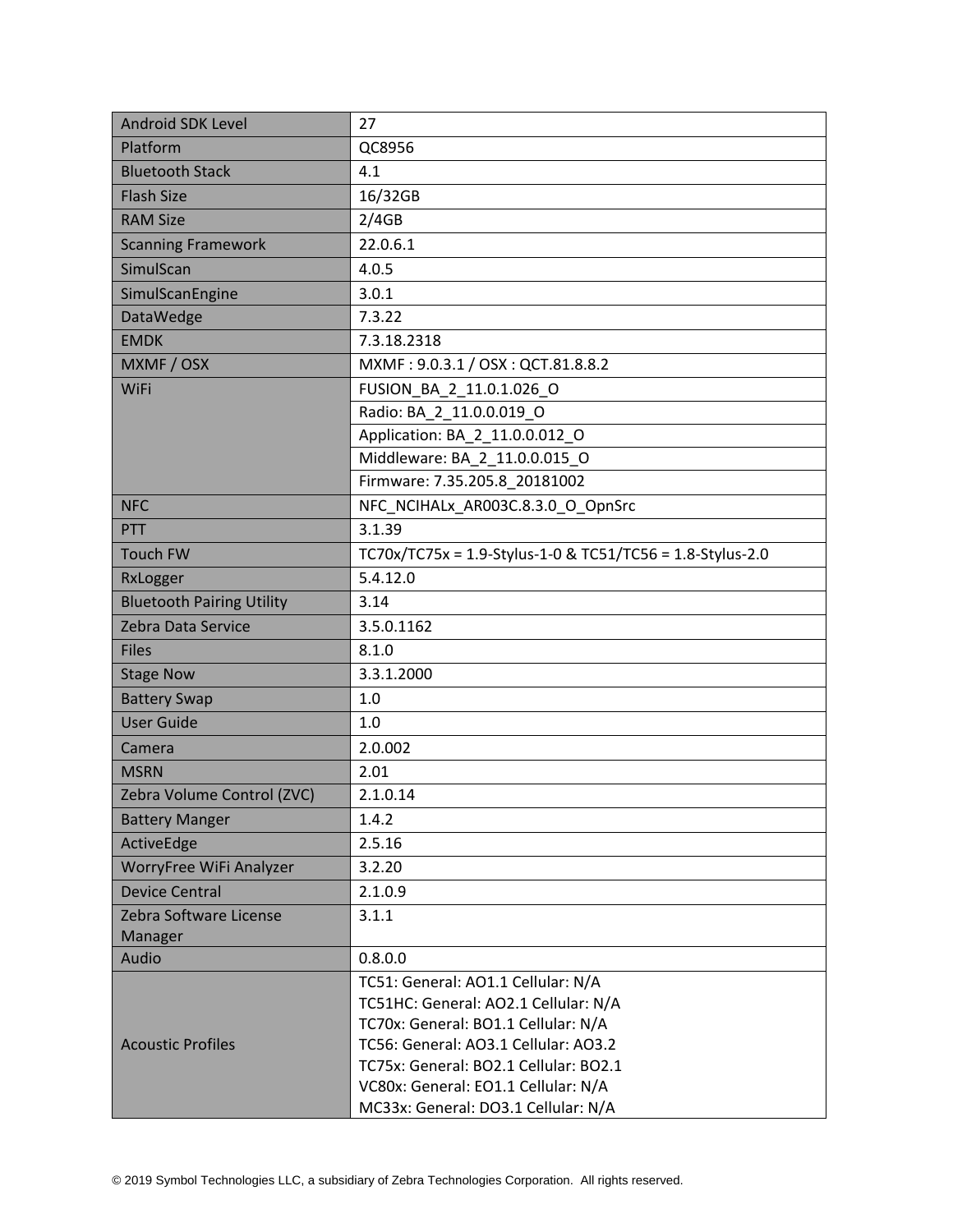| OemInfo                         | 1.0.1.1128                                    |  |
|---------------------------------|-----------------------------------------------|--|
| <b>OemConfig</b>                | 9.0.1.0                                       |  |
| Enterprise Keyboard (EKB)       | 2.1.1.3                                       |  |
| WebView                         | 73.0.3683.90                                  |  |
| Diagnostic Tool                 | 1.17.0.9                                      |  |
| <b>RFID Module</b>              | MC3300R: PAAEES00-001-R03                     |  |
| <b>RFID Radio</b>               | MC3300R: 2.0.30.0                             |  |
| Zebra RFID Mobile (Demo App)    | MC3300R: 2.2.7.1                              |  |
| <b>RFID Manager Application</b> | MC3300R: 2.0.10.1                             |  |
| <b>RFID System Service</b>      | MC3300R: 2.0.4.2                              |  |
| <b>Finger Print</b>             | Zebra/TC70x/TC70x:8.1.0/02-13-15.00-ON-U17-   |  |
|                                 | STD/97:user/release-keys                      |  |
|                                 | Zebra/TC51/TC51:8.1.0/02-13-15.00-ON-U17-     |  |
|                                 | STD/97:user/release-keys                      |  |
|                                 | Zebra/TC51/TC51HC:8.1.0/02-13-15.00-ON-U17-   |  |
|                                 | STD/97:user/release-keys                      |  |
|                                 | Zebra/TC75x/TC75x:8.1.0/02-13-15.00-ON-U17-   |  |
|                                 | STD/97:user/release-keys                      |  |
|                                 | Zebra/TC75x/TC75xDF:8.1.0/02-13-15.00-ON-U17- |  |
|                                 | STD/97:user/release-keys                      |  |
|                                 | Zebra/TC56/TC56:8.1.0/02-13-15.00-ON-U17-     |  |
|                                 | STD/97:user/release-keys                      |  |
|                                 | Zebra/VC80x/VC80x:8.1.0/02-13-15.00-ON-U17-   |  |
|                                 | STD/97:user/release-keys                      |  |
|                                 | Zebra/MC33/MC33:8.1.0/02-13-15.00-ON-U17-     |  |
|                                 | STD/97:user/release-keys                      |  |
|                                 | Zebra/MC33/MC33C:8.1.0/02-13-15.00-ON-U17-    |  |
|                                 | STD/97:user/release-keys                      |  |
| <b>Security Patch Level</b>     | August 01 2019                                |  |

#### **1. CFE v17 Updates:**

- ❖ CFE\_ATLAS\_02-13-15.00-ON-U17-STD.zip (NGMS)
- 1. **Android Security Patch Level: August 01, 2019**. Use the link below to see the Android Security bulletin for more information: <https://source.android.com/security/bulletin/>
- 2. Updated below mentioned components: For more detail please refer [http://techdocs.zebra.com](http://techdocs.zebra.com/)
	- Fusion Version FUSION\_BA\_2\_11.0.1.026\_O
	- Radio Version BA\_2\_11.0.0.019\_O
	- SimulScan Version 4.0.5 & SimulScanEngin Version 3.0.1 a. General optimizations in barcode scanning and OCR algorithms.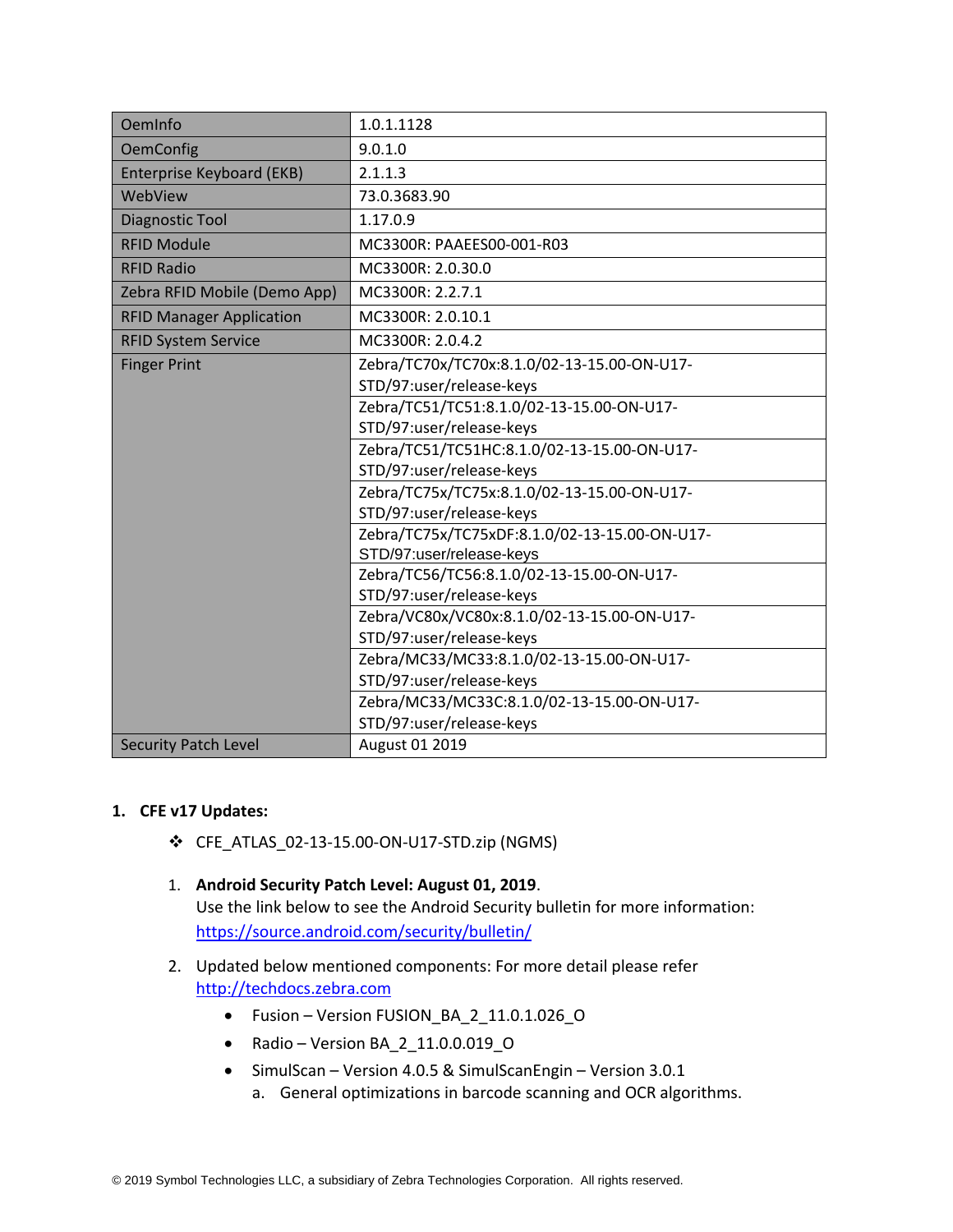- b. Miscellaneous bug fixes associated with demo app and stability test improvements.
- c. Alignment with other supported Android platforms.
- 3. SPR37638 Resolved an issue wherein the set passcode prompt would show up on every reboot when the device was configured with AW along with enforcing pin profile and AW Launcher installed.
- 4. Workstation cradle features/fixes (TC5X only):
	- When the device is placed in workstation dock cradle, display resolution is automatically set to 1080x1920 with a density of 200dp.
	- When the device is removed from workstation dock cradle, display resolution is automatically set to 720x1280 with a density of 320dp.
	- Resolved an issue wherein if device reboot is performed on the Workstation cradle, headset icon will not disappear on status bar even after undocking the device from the cradle.

#### **2. CFE v16 Updates:**

- ❖ CFE\_ATLAS\_02-13-15.00-ON-U16-STD.zip (NGMS)
- 1. **Android Security Patch Level: July 01, 2019**. Use the link below to see the Android Security bulletin for more information: <https://source.android.com/security/bulletin/>
- 2. Updated below mentioned components: For more detail please refer [http://techdocs.zebra.com](http://techdocs.zebra.com/)
	- DataWedge Version 7.3.22
		- a. SYMBOL\_TRIGGER\_6 virtual key can be mapped using KeyManagerCSP to any physical keys and the mapped physical keys can then be used to trigger RFIDWedge.
	- $MXMF Version 9.0.3.1$ 
		- a. SPR36768 Resolved an issue wherein EHS Hostname in title was not reflecting updated Hostname after device reboot.
	- $\bullet$  EKB Version 2.1.1.3
		- a. SPR37353 Enabled remapping of the right-side emoji icon in the EKB, both left and right emoji icons will be remapped to same key.
	- $\bullet$  FMDK Version 7.3.18.2318
	- OSx Version QCT.81.8.8.2
	- Zebra Data Service Version 3.5.0.1162
	- OemInfo Version 1.0.1.1128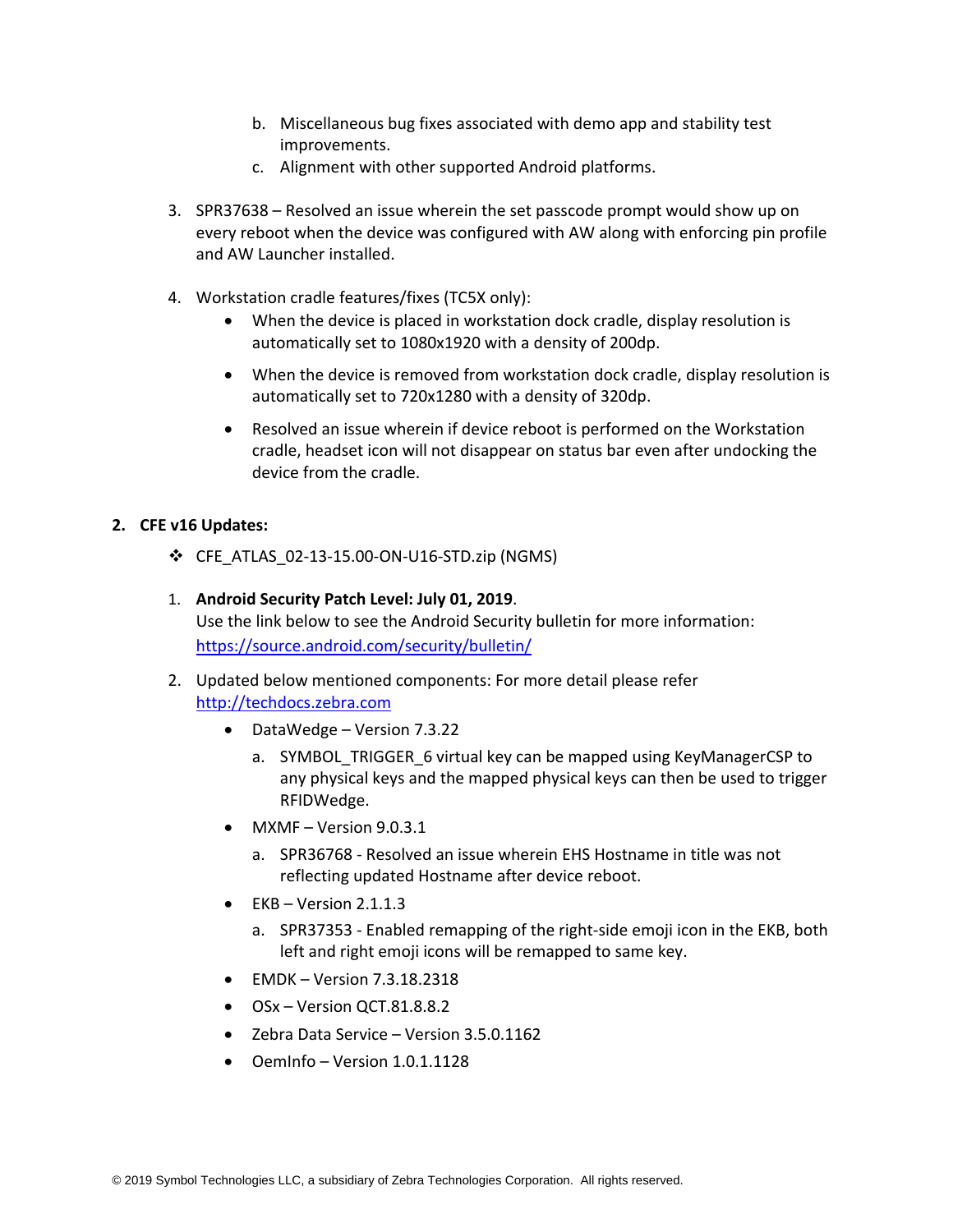- 3. SPR35991 Resolved an issue wherein when soft-keyboard is switched, sometimes scan data stops to transmit to apps.
- 4. SPR36946 Resolved an issue wherein System UI crashes whenever user tries to open settings related options on user screen in EHS.
- 5. SPR36967 Resolved an issue wherein downgrading LG patch will cause "Error Zebra Plugin Stopped" popup.
- 6. CHINA/Indonesia SKU Support LTE/4G network option/capability is disabled for China/Indonesia SKU's.
- 7. Added support for Force Rotation feature & USB Ethernet adapter for CRD-TC5X-1SWS-01 (TC5X Workstation Docking Cradle).

#### **3. CFE v15 Updates:**

- ❖ CFE\_ATLAS\_02-13-15.00-ON-U15-STD.zip (NGMS)
- 1. **Android Security Patch Level: June 01, 2019**. Use the link below to see the Android Security bulletin for more information: <https://source.android.com/security/bulletin/>
- 2. Updated below mentioned components: For more detail please refer [http://techdocs.zebra.com](http://techdocs.zebra.com/)
	- DataWedge Version 7.3.21
		- a. SPR37060 Resolved an issue wherein Datawedge was not disabling the scanner upon resume during app transition from background to foreground causing intermittent scanning failures.
		- b. SPR37124 Resolved an issue wherein ADF rule with crunch spaces was removing last character from barcode data with space.
	- EMDK Version 7.3.17.2317
		- b. SPR36925: Resolved an issue wherein scanner was not available for second app when an ANR or crash occurred on the first app.
	- MXMF Version 9.0.2.9
		- a. SPR36994 Resolved MX initialization issue wherein EHS was calling MX before completion of MX initialization process.
	- $\bullet$  EKB Version 2.1.1.2
	- Device Central Version 2.1.0.9
- 3. SPR 35943 Added WebView version 73.0.3683.
- 4. SPR36961 Fixed an issue wherein User installation of RFID apps does not persist on non-RFID devices after reboot.
- 5. SPR36897: Added dun type to Telstra-M2M APN.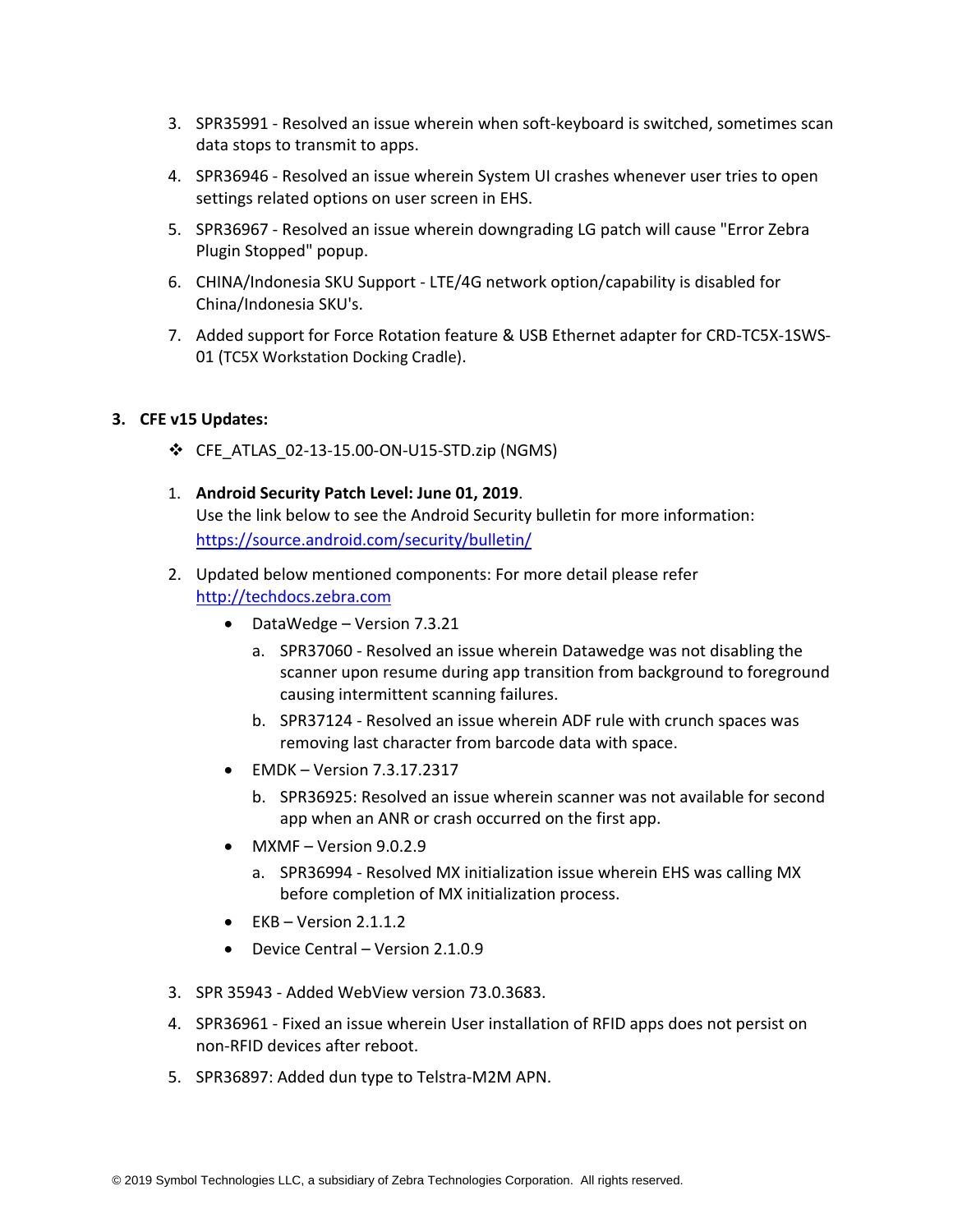- 6. SPR37175 Fixed an issue wherein Two apps can enable the same scanner without one app releasing it.
- 7. SPR36927 Resolved an issue wherein scanner was not available for any app when multiple apps enabled the scanner and any app among them disable the scanner when it moves to background.

#### **4. CFE v14 Updates:**

- ❖ CFE\_ATLAS\_02-13-15.00-ON-U14-STD.zip (NGMS)
- 1. **Android Security Patch Level: May 01, 2019**. Use the link below to see the Android Security bulletin for more information: <https://source.android.com/security/bulletin/>
- 2. Updated below mentioned components: For more detail please refer [http://techdocs.zebra.com](http://techdocs.zebra.com/)
	- DataWedge Version 7.3.18
	- StageNow Version 3.3.1.2000
	- $\bullet$  EMDK Version 7.3.14.2314
	- $MXMF Version 9.0.2.4$
	- $\bullet$  DDT Version 1.17.0.9
	- $\bullet$  EKB Version 2.1.1.0
	- OemConfig Version 9.0.1.0
	- Scanning Framework Version 22.0.6.1
		- a. DotCode Symbology support is added for SE4750, SE4850, SE4710 and Camera Scanning.
		- b. Digimarc barcode decoding support is added for Camera Scanning.
		- c. Support for new Symbologies named FebraBan and Gridmatrix is added.
		- d. Instant Data Reporting (MultiBarcode) feature support is added.
	- OSx Version QCT.81.8.7
- 3. SPR36170 Fixed an issue wherein ntp sync does not work when parameters are updated using Stagenow.
- 4. SPR36143 Resolved an issue wherein remapping of control modifier keys were not persisting across a reboot.

#### **5. CFE v13 Updates:**

❖ CFE\_ATLAS\_02-13-15.00-ON-U13-STD.zip (NGMS)

**Note:** This CFE is *not* applicable for **MC3300 R** Devices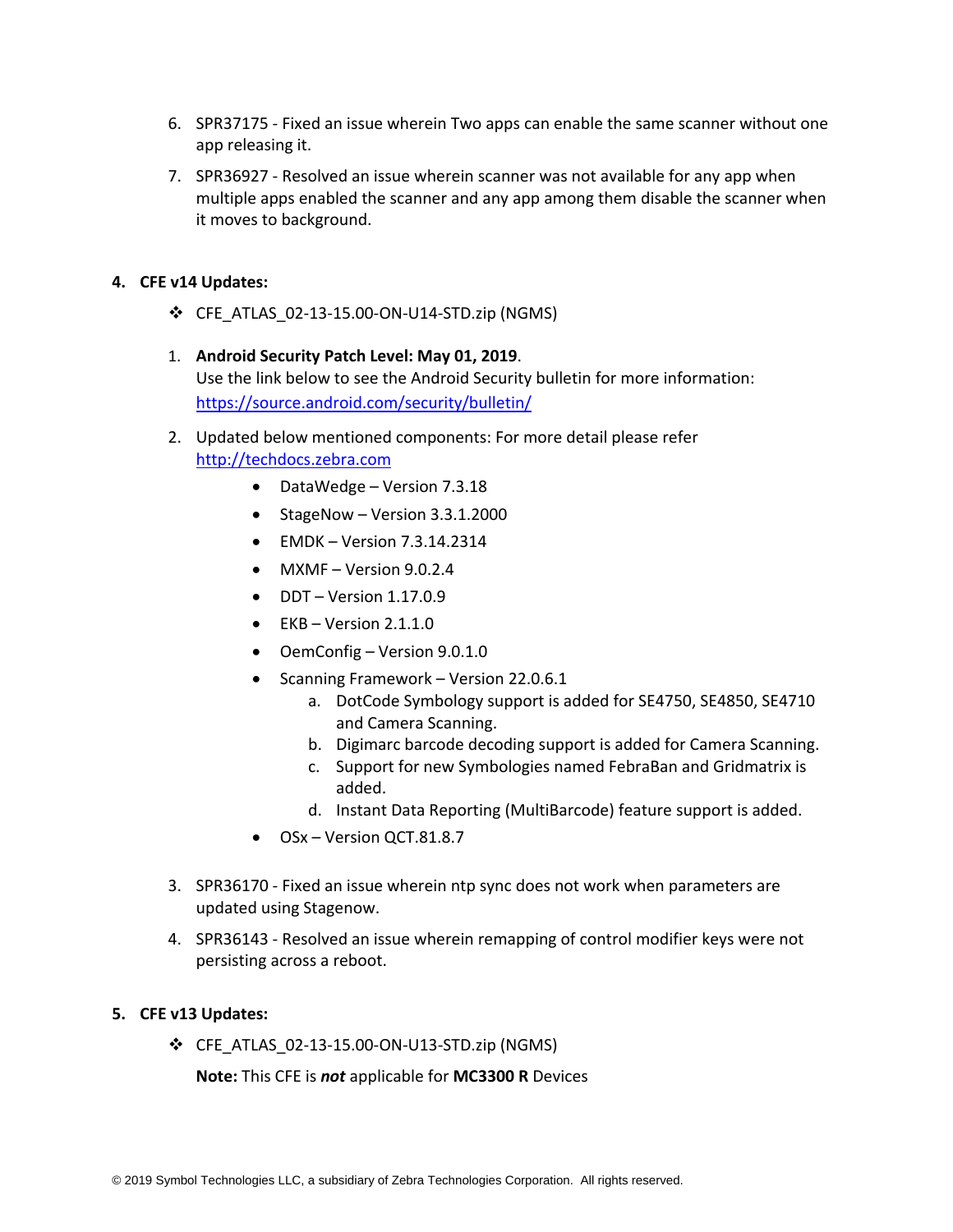#### 1. **Android Security Patch Level: April 01, 2019**.

Use the link below to see the Android Security bulletin for more information: <https://source.android.com/security/bulletin/>

- 2. Updated below mentioned components: For more detail please refer [http://techdocs.zebra.com](http://techdocs.zebra.com/)
	- PTT Version 3.1.39
	- Device Central Version 2.0.22.1
	- OSX Version QCT.81.8.6\_4
		- a. SPR36117/36095 Resolved an issue wherein the scanned data would not come to the Apps, Airplane menu item was missing in the Power key menu and Home and recent buttons were not functional.

#### **6. CFE v12 Updates:**

❖ CFE\_ATLAS\_02-13-15.00-ON-U12-STD.zip (NGMS)

**Note:** This CFE is *not* applicable for **TC56**, **TC75x** and **MC3300 R** Devices

- 1. **Android Security Patch Level: February 01, 2019**. Use the link below to see the Android Security bulletin for more information: <https://source.android.com/security/bulletin/>
- 2. Updated below mentioned components: For more detail please refer [http://techdocs.zebra.com](http://techdocs.zebra.com/)
	- WorryFree WiFi Analyzer Version 3.2.20
	- MX: 8.4.1.3
		- a. SPR35665 Resolved an issue wherein Google Keyboard settings was not persisting.
		- b. SPR35491/35856 Resolved an issue wherein Analytics Manager was throwing "Index out of bound error " when a StageNow Barcode is scanned.
		- c. SPR35928 Resolved an issue where Clock Manager CSP accepts timezone id in "/Etc" Olson format.
		- d. SPR35908 Resolved an issue wherein admin and user generated certificates could not be downloaded from external server.
		- e. SPR34771 Resolved synchronization issue while checking with accessmanager.
	- StageNow client: 3.2.1.0
	- OEMConfig: 8.4.0.1
	- Datawedge: 7.2.5
	- EKB: 2.0.1.9
		- a. SPR35603 Fixed an issue wherein Enterprise Keyboard was getting disappeared when external Keyboard was connected.
	- EMDK: 7.2.2.2202
	- DDT: 1.16.1.3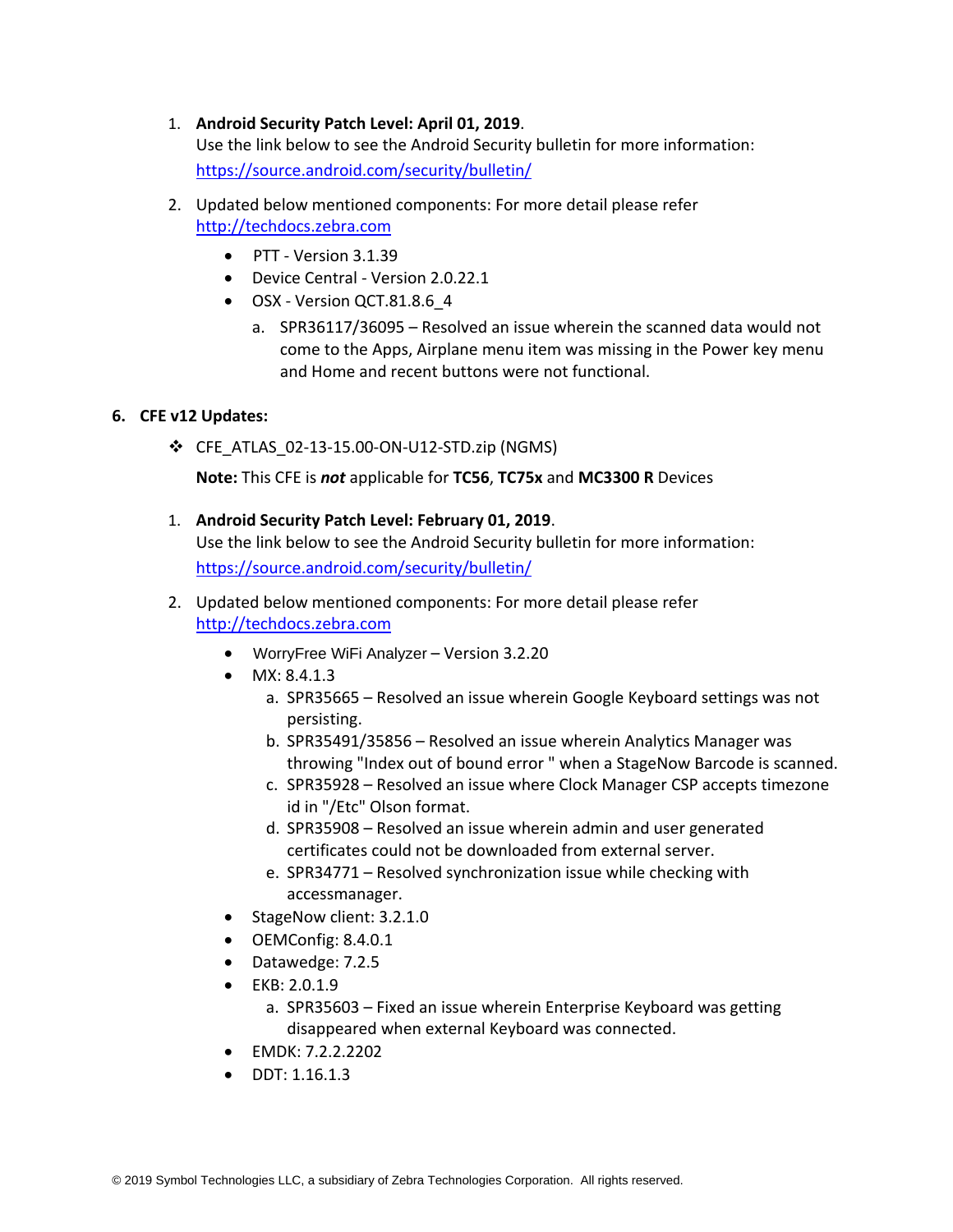3. SPR36019 – Resolved an issue wherein serial port control signals were not working as expected.

#### **7. CFE v11 Updates:**

❖ CFE\_ATLAS\_02-13-15.00-ON-U11-STD.zip (NGMS)

**Note:** This CFE is *not* applicable for **TC56**, **TC75x** and **MC3300 R** Devices

- 1. **Android Security Patch Level: December 01, 2018**. Use the link below to see the Android Security bulletin for more information: <https://source.android.com/security/bulletin/>
- 2. Updated below mentioned components: For more detail please refer [http://techdocs.zebra.com](http://techdocs.zebra.com/)
	- WLAN Version FUSION\_BA\_2\_11\_0.0.024\_O
	- $\bullet$  ZVC Version 2.1.0.14
	- OemInfo Version 1.0.0.1059

## <span id="page-7-0"></span>**Installation Requirements**

- ADB installed on the PC (including adb drivers)
- USB debugging turned ON (from Developer options)
- TC51/TC70x/VC80x/MC33x has at least:
	- o Version 02-13-15.00-ON-U01-STD
- TC56/TC75x at least:
	- o Version 02-13-15.00-ON-U08-STD
- MC3300R has at least:
	- o Version 02-13-15.00-ON-U13-STD

## <span id="page-7-1"></span>**Installation Instructions**

### CFE software update procedure:

The installation instructions assume you have ADB installed on your PC (the adb drivers etc..) and your device has developer options enabled and USB debugging ON. Instructions on HOW TO enable ADB is also captured in the user guide.

- 1. Connect the device to the PC using the USB data cable or through the cradle.
- 2. You may need to pull down the top menu and if you see "USB for charging", touch it and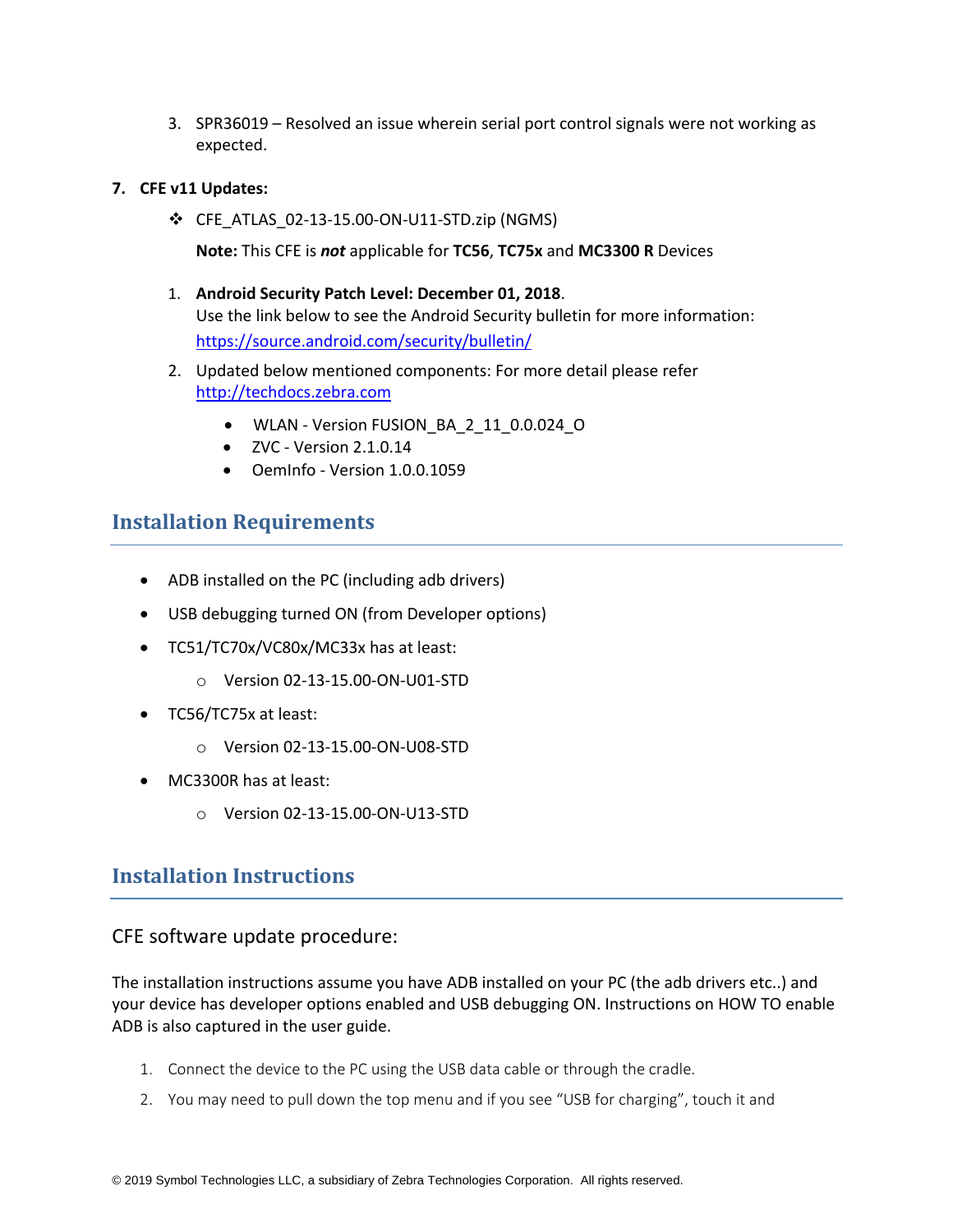then change it to "File transfers".

- 3. Open Command Prompt, run *"adb devices"* and check if you can see the device's serial number… If yes, proceed… if not, you will need to get the PC set up with the proper drivers or install an External SD Card.
- 4. You may also get a pop up on your PC (Win 7) that you will be connected as a Portable Media Player… this can be ignored.

#### ❖ **Download Image**

a) CFE\_ATLAS\_02-13-15.00-ON-U17-STD.zip listed above in content section

- 5. Entering Recovery Mode
	- a. Choice 1: In Command Prompt, type *"adb reboot recovery"* and click enter.
	- b. Choice 2:
		- TC5x/TC7x: Reset and hold PTT key
		- VC80x: Reboot the VC80x using the power button menu and when the screen goes black, hold the Power and + buttons
		- MC33x/MC3300r: Reboot the device while holding the Pistol Grip Trigger (GUN Device) or the Right Scan Trigger (BRICK Device)
		- When Zebra Technologies logo appears on the screen release the PTT Key/Buttons/Trigger
- 6. Your device will reboot and put you on the Android Recovery screen.
- 7. If applying update via sideload Method
	- a. Use the Volume + and to highlight, "Apply update from ADB" and press the Power key to select it for applying OS upgrade package
- 8. if applying update via External SD card
	- a. Use the Volume + and to highlight "Apply update from SD card" and press the Power Key to select it
	- b. Use the Volume + and to highlight package CFE\_ATLAS\_02-13-15.00-ON-U17-STD.zip and press the Power Key to select it.
	- c. Go to Step 10 once above steps are completed
- 9. With your Command Prompt open in the Host machine, type *"adb sideload"* command and add a space and then drag and drop the CFE\_ATLAS\_02-13-15.00-ON-U17-STD.zip file on to it and click enter.
	- a. Your PC screen will show files being installed and a little blue horizontal progress bar on your device will show status... and after about  $6<sup>th</sup>$  minutes (could be 10+ minutes if installing GMS) it should be done and you should be back at the Android Recovery screen.
- 10. *"Reboot system now"* is highlighted. Press the Power Key to Reboot.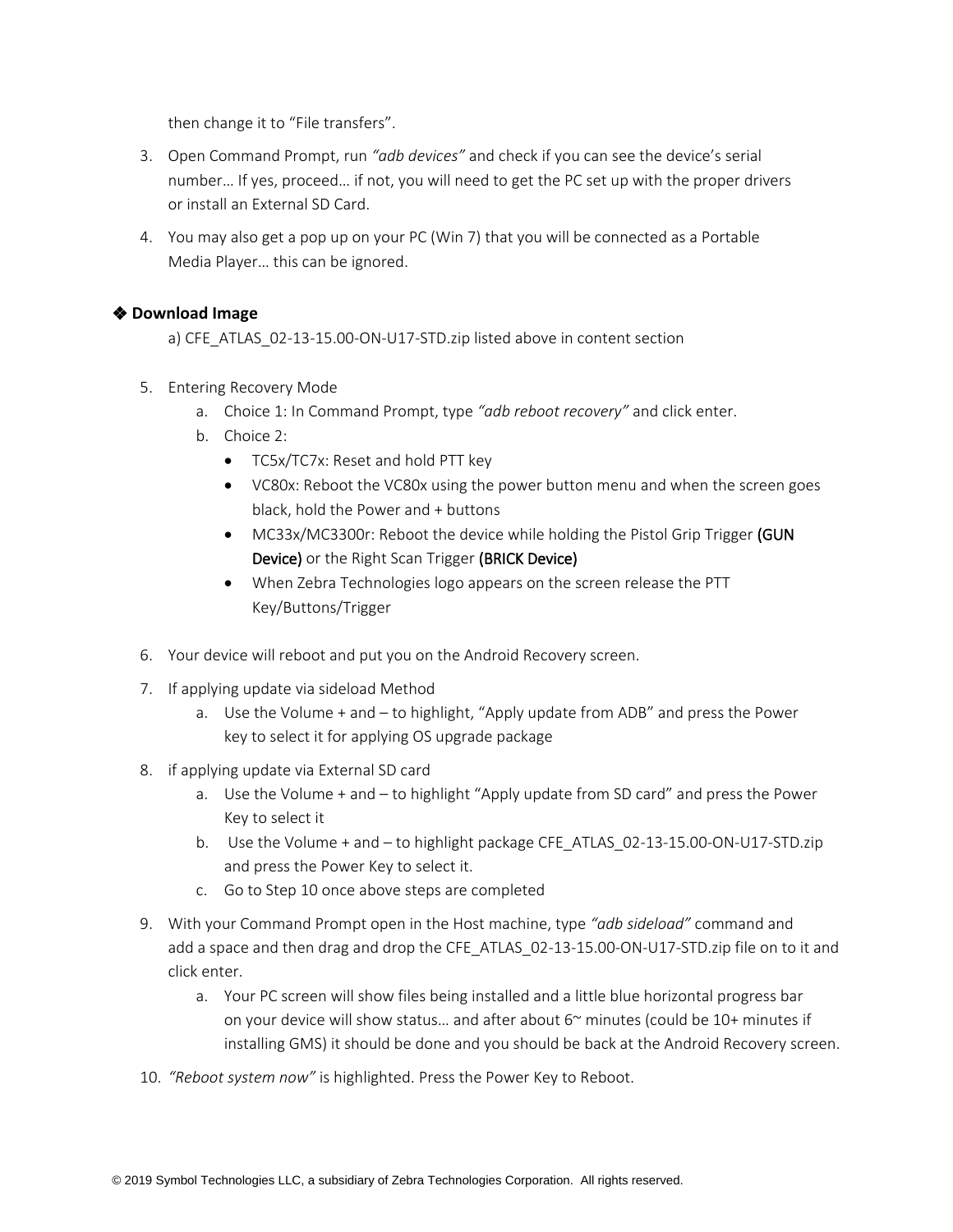11. At the Home Screen, we need to verify that the BSP upgrade took place and set the Date & Time.

- <span id="page-9-1"></span>a. Go to "Settings" and scroll down to "About phone" and look at the "Build number". It should start with "02-13-15.00-ON-U17-STD release keys". Now you are on the correct BSP.
- 12. Now you are all set to use your Zebra Device.

# <span id="page-9-0"></span>**Device Compatibility**

This software release has been approved for use on the following devices.

| <b>TC51</b>               |                         |  |
|---------------------------|-------------------------|--|
| <b>Device Part Number</b> | <b>Operating System</b> |  |
| TC510K-1PAZU2P-US         | Android M, N, O         |  |
| TC510K-1PAZU2P-A6         | Android M, N, O         |  |
| TC510K-1PAZU4P-US         | Android M, N, O         |  |
| TC510K-1PAZU4P-A6         | Android M, N, O         |  |
| TC510K-1HDZU2P-US         | Android M, N, O         |  |
| TC510K-1HDZU4P-US         | Android M, N, O         |  |
| TC510K-1HDZU2P-A6         | Android M, N, O         |  |
| TC510K-1HDZU4P-A6         | Android M, N, O         |  |
| TC510K-1PAZU2P-IA         | Android M, N, O         |  |
| TC510K-1PAZU4P-IA         | Android M, N, O         |  |

| TC70x                     |                         |  |
|---------------------------|-------------------------|--|
| <b>Device Part Number</b> | <b>Operating System</b> |  |
| TC700K-02B22B0-A6         | Android M, N, O         |  |
| TC700K-02B24B0-A6         | Android M, N, O         |  |
| TC700K-02B22B0-US         | Android M, N, O         |  |
| TC700K-02B24B0-US         | Android M, N, O         |  |
| TC700K-02B22B0-IA         | Android M, N, O         |  |

Supported FIPS and TAA Compliant SKUS:

| <b>FIPS and TAA Compliant SKUS</b>                   |                 |  |
|------------------------------------------------------|-----------------|--|
| <b>Operating System</b><br><b>Device Part Number</b> |                 |  |
| TC510K-1PAZU4P-FT                                    | Android M, N, O |  |
| TC510K-1HDZU4P-FT                                    | Android M, N, O |  |
| TC700K-02B24B0-FT                                    | Android M, N, O |  |

**TC56**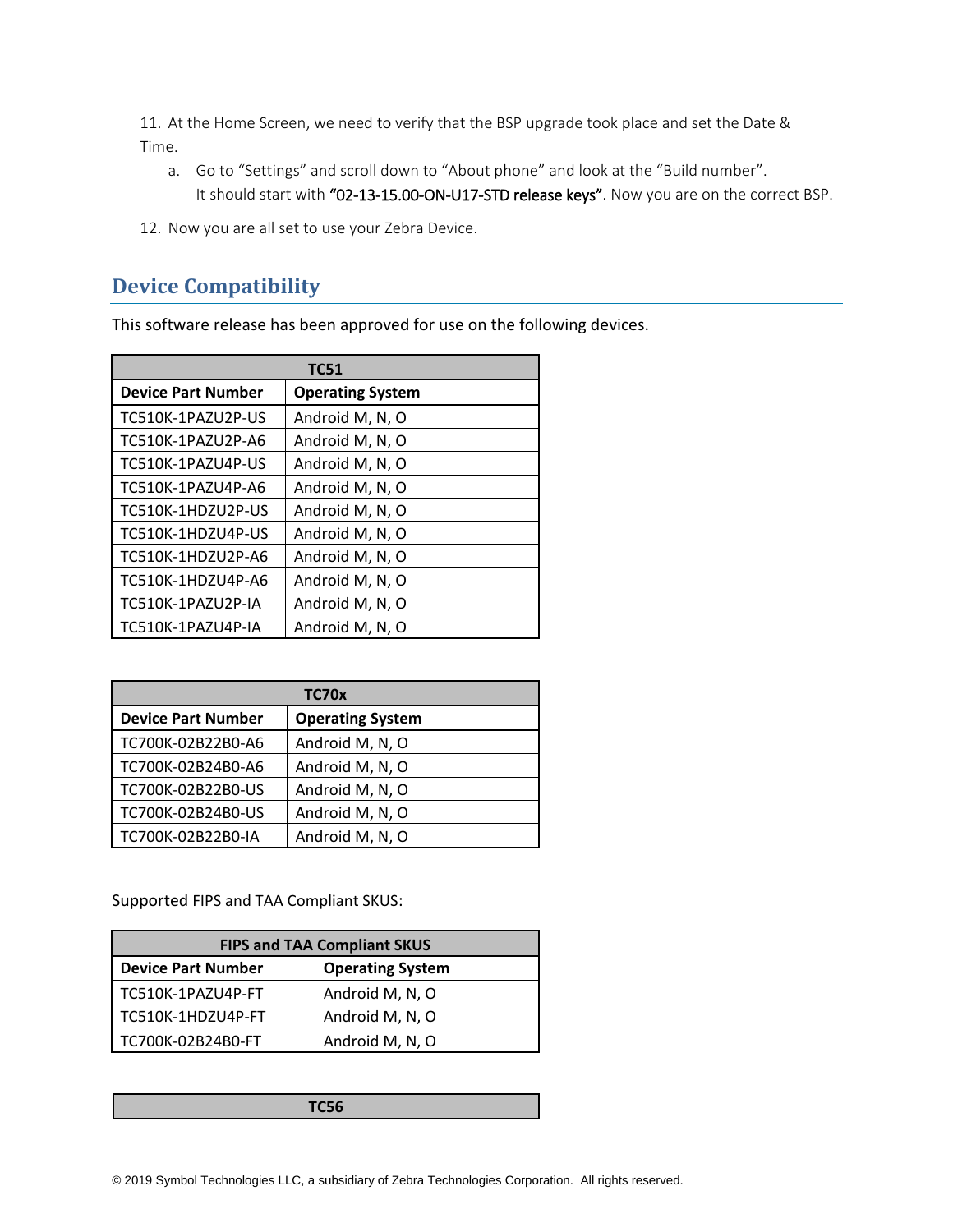| <b>Device Part Number</b> | <b>Operating System</b> |
|---------------------------|-------------------------|
| TC56CJ-2PAZU2P-US         | Android M, N, O         |
| TC56CJ-2PAZU2P-A6         | Android M, N, O         |
| TC56DJ-2PAZU2P-A6         | Android M, N, O         |
| TC56DJ-2PAZU2P-BR         | Android M, N, O         |
| TC56DJ-2PAZU2P-IA         | Android M, N, O         |
| TC56DJ-2PAZU2P-CN         | Android M, N, O         |
| TC56DJ-2PAZU2P-TN         | Android M, N, O         |
| TC56DJ-2PAZU2P-ID         | Android M, N, O         |
| TC56CJ-2PAZU4P-US         | Android M, N, O         |
| TC56CJ-2PAZU4P-A6         | Android M, N, O         |
| TC56DJ-2PAZU4P-A6         | Android M, N, O         |
| TC56DJ-2PAZU4P-BR         | Android M, N, O         |
| TC56DJ-2PAZU4P-IA         | Android M, N, O         |
| TC56DJ-2PAZU4P-CN         | Android M, N, O         |
| TC56DJ-2PAZU4P-TN         | Android M, N, O         |
| TC56DJ-2PAZU4P-ID         | Android M, N, O         |

| <b>TC75x</b>              |                         |  |
|---------------------------|-------------------------|--|
| <b>Device Part Number</b> | <b>Operating System</b> |  |
| TC75EK-22B22AB-US         | Android M, N, O         |  |
| TC75EK-22B24AB-US         | Android M, N, O         |  |
| TC75EK-22F22AB-US         | Android M, N, O         |  |
| TC75EK-22B22AF-US         | Android M, N, O         |  |
| TC75FK-22B22AD-A6         | Android M, N, O         |  |
| TC75FK-22B24AD-A6         | Android M, N, O         |  |
| TC75FK-22B22AD-BR         | Android M, N, O         |  |
| TC75FK-22B22AD-IA         | Android M, N, O         |  |
| TC75FK-22B22AD-ID         | Android M, N, O         |  |
| TC75FK-22B22AD-TN         | Android M, N, O         |  |
| TC75FK-22F22AD-A6         | Android M, N, O         |  |
| TC75FK-22B22AD-TW         | Android M, N, O         |  |
| TC75GK-22B22AD-A6         | Android M, N, O         |  |
| TC75GK-22B24AD-A6         | Android M, N, O         |  |
| TC75GK-22F22AD-A6         | Android M, N, O         |  |

Supported FIPS and TAA Compliant SKUS:

**FIPS and TAA Compliant SKUS**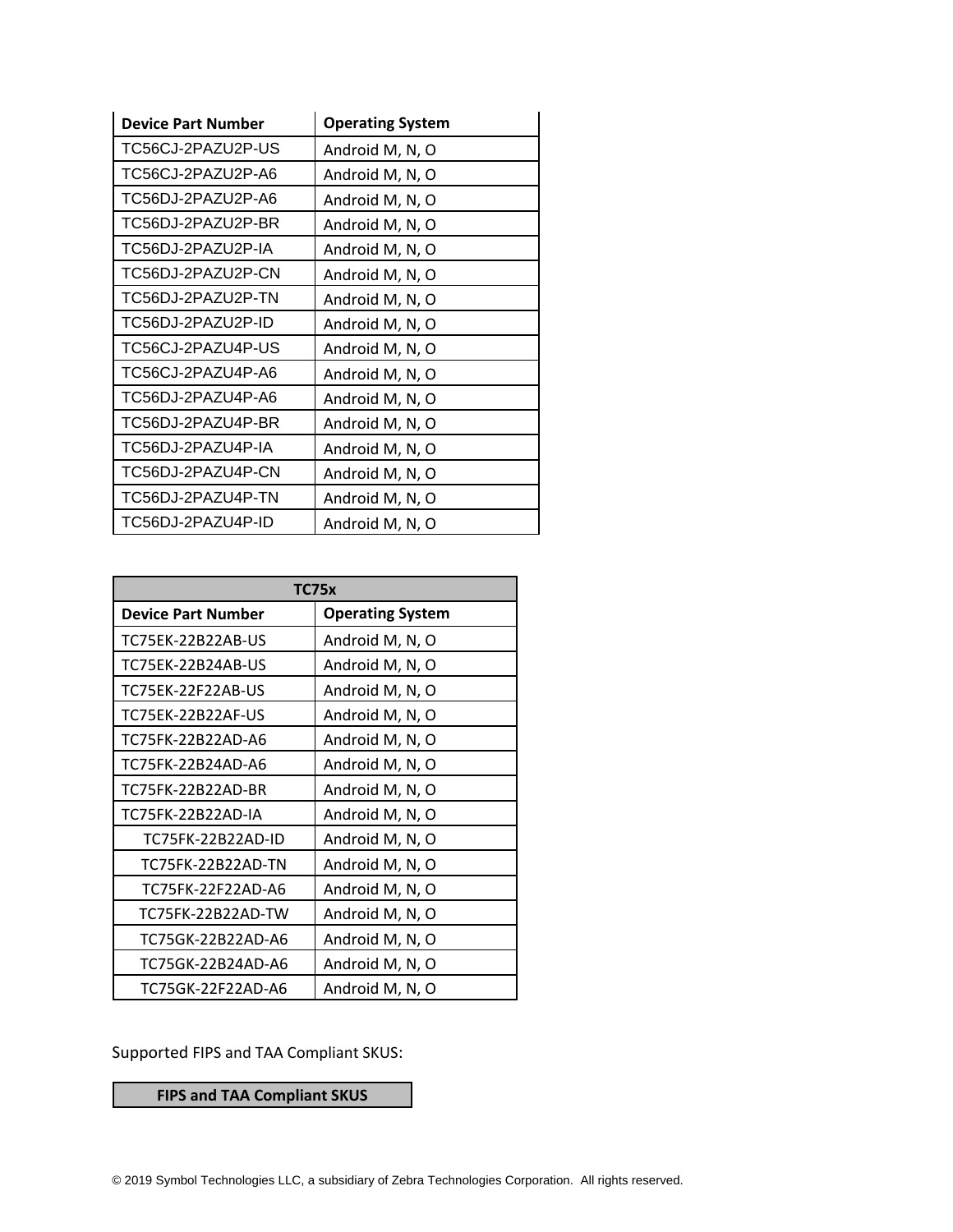**Device Part Number**

TC56CJ-2PAZU4P-FT

**FIPS and TAA Compliant SKUS**

**Device Part Number**

TC75EK-22B24AB-FT

|                      | <b>VC80x USA</b>               |                         |
|----------------------|--------------------------------|-------------------------|
|                      | <b>Device Part Number</b>      | <b>Operating System</b> |
| Warehouse AOSP       | VC80X-10SSRAABBA-U             | Android N, O            |
| <b>Freezer AOSP</b>  | VC80X-10FSRAABBA-U             | Android N, O            |
| Outdoor AOSP         | VC80X-10SORAABBA-U             | Android N, O            |
|                      |                                |                         |
|                      | <b>VC80x Rest of the World</b> |                         |
| Warehouse AOSP       | VC80X-10SSRAABBA-I             | Android N, O            |
| <b>Freezer AOSP</b>  | VC80X-10FSRAABBA-I             | Android N, O            |
| Outdoor AOSP         | VC80X-10SORAABBA-I             | Android N, O            |
|                      |                                |                         |
|                      | <b>VC80x India</b>             |                         |
| Warehouse AOSP India | VC80X-10SSRAABBA-IN            | Android N, O            |
| Outdoor AOSP India   | VC80X-10SORAABBA-IN            | Android N, O            |

| MC33x                     |                         | MC33x                     |                         |
|---------------------------|-------------------------|---------------------------|-------------------------|
| <b>Device Part Number</b> | <b>Operating System</b> | <b>Device Part number</b> | <b>Operating System</b> |
| MC330K-GE3HA3NA           | Android N, O            | MC330M-RL4SG2RW           | Android N, O            |
| MC330K-GE3HA3RW           | Android N, O            | MC330M-SI2HA2RW           | Android N, O            |
| MC330K-GE4HA3NA           | Android N, O            | MC330M-SI30A2RW           | Android N, O            |
| MC330K-GE4HA3RW           | Android N, O            | MC330M-SI3HA2NA           | Android N, O            |
| MC330K-GE4HA4NA           | Android N, O            | MC330M-SI3HA2RW           | Android N, O            |
| MC330K-GE4HA4RW           | Android N, O            | MC330M-SI40A2NA           | Android N, O            |
| MC330K-GI3HA3NA           | Android N, O            | MC330M-SI4HA2NA           | Android N, O            |
| MC330K-GI3HA3RW           | Android N, O            | MC330M-SI4HA2RW           | Android N, O            |
| MC330K-GI3HA4RW           | Android N, O            | MC330M-SI4HG2NA           | Android N, O            |
| MC330K-GI4HA3NA           | Android N, O            | MC330M-SL2HA2RW           | Android N, O            |
| MC330K-GI4HA3RW           | Android N, O            | MC330M-SL2HG2RW           | Android N, O            |
| MC330K-GI4HA4NA           | Android N, O            | MC330M-SL3HA2NA           | Android N, O            |
| MC330K-GI4HA4RW           | Android N, O            | MC330M-SL3HA2RW           | Android N, O            |
| MC330K-GI4HG3NA           | Android N, O            | MC330M-SL4HA2NA           | Android N, O            |
| MC330K-GI4HG3RW           | Android N, O            | MC330M-SN3HA2RW           | Android N, O            |
| MC330K-GI4HG4NA           | Android N, O            | MC330M-SN4HA2NA           | Android N, O            |

| MC33x                     |                         |  |
|---------------------------|-------------------------|--|
| <b>Device Part number</b> | <b>Operating System</b> |  |
| MC330M-RL4SG2RW           | Android N, O            |  |
| MC330M-SI2HA2RW           | Android N, O            |  |
| MC330M-SI30A2RW           | Android N, O            |  |
| MC330M-SI3HA2NA           | Android N, O            |  |
| MC330M-SI3HA2RW           | Android N, O            |  |
| MC330M-SI40A2NA           | Android N, O            |  |
| MC330M-SI4HA2NA           | Android N, O            |  |
| MC330M-SI4HA2RW           | Android N, O            |  |
| MC330M-SI4HG2NA           | Android N, O            |  |
| MC330M-SL2HA2RW           | Android N, O            |  |
| MC330M-SL2HG2RW           | Android N, O            |  |
| MC330M-SL3HA2NA           | Android N, O            |  |
| MC330M-SL3HA2RW           | Android N, O            |  |
| MC330M-SL4HA2NA           | Android N, O            |  |
| MC330M-SN3HA2RW           | Android N, O            |  |
| MC330M-SN4HA2NA           | Android N, O            |  |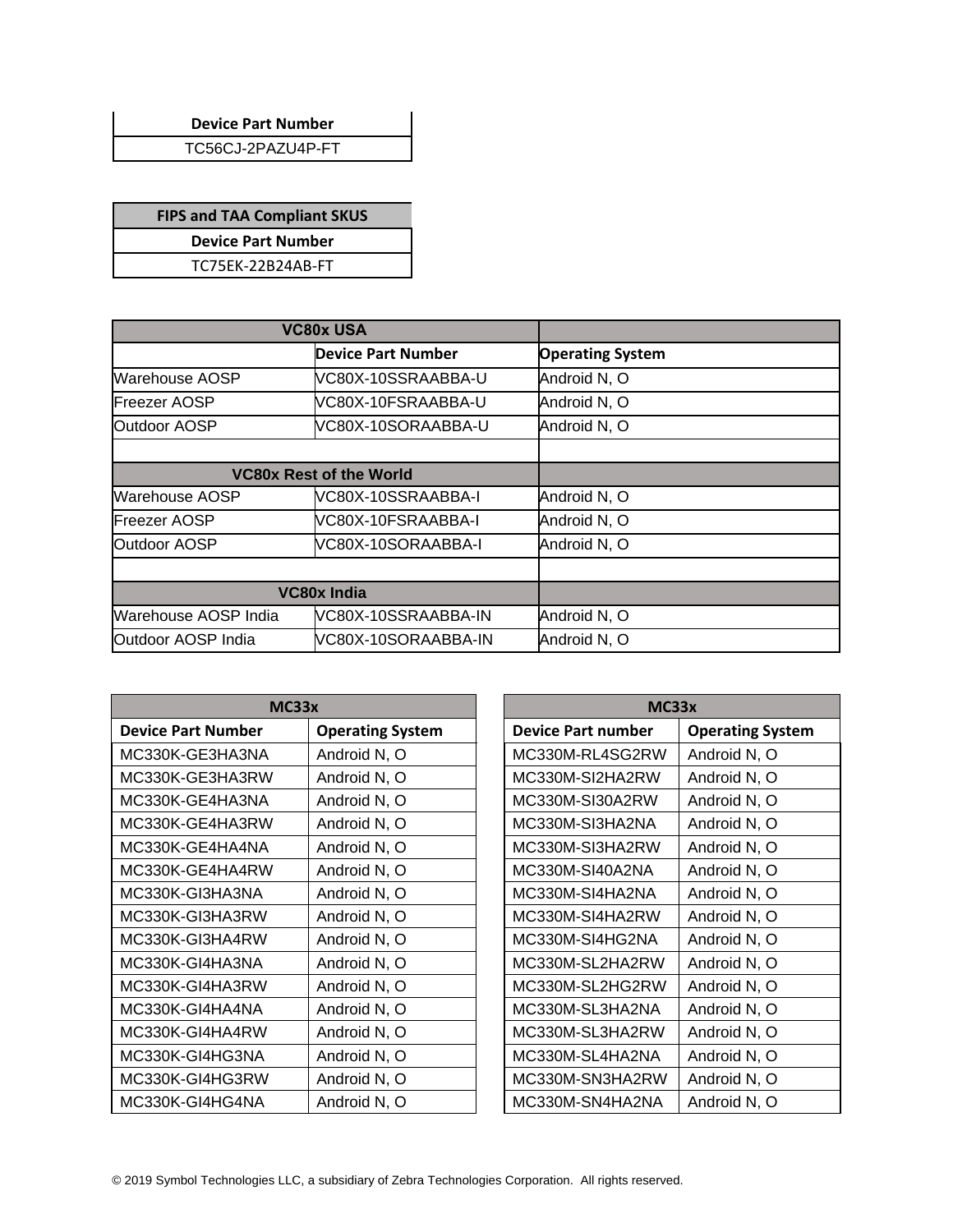| MC330K-GI4HG4RW | Android N, O | MC330M-RL2SG2US              | Android N, O |
|-----------------|--------------|------------------------------|--------------|
| MC330K-GL2HA3RW | Android N, O | MC330M-SL4HG2US              | Android N, O |
| MC330K-GL3HA3RW | Android N, O | MC330M-SL3HG2US              | Android N, O |
| MC330K-GL3HA4RW | Android N, O | MC330M-RL4SG2US              | Android N, O |
| MC330K-GL4HA3NA | Android N, O | MC330M-RL3HG2US              | Android N, O |
| MC330K-GL4HA3RW | Android N, O | MC330M-SN4HG2US              | Android N, O |
| MC330K-GL4HA4NA | Android N, O | MC330M-SI3HG2US              | Android N, O |
| MC330K-GL4HA4RW | Android N, O | MC330M-GL4HG2US              | Android N, O |
| MC330K-GL4HG3RW | Android N, O | MC330M-GL3HG2US              | Android N, O |
| MC330K-RC3HA4NA | Android N, O | MC330M-GL2HG2US              | Android N, O |
| MC330K-RC3HA4RW | Android N, O | MC330M-GI3HG2US              | Android N, O |
| MC330K-RC3HG4RW | Android N, O | MC330M-GI2HG2US              | Android N, O |
| MC330K-RC4HA4NA | Android N, O | MC330K-SN4HG3US              | Android N, O |
| MC330K-RC4HA4RW | Android N, O | MC330K-SI3HG3US              | Android N, O |
| MC330K-RL3HA3RW | Android N, O | MC330K-GL4HG3US              | Android N, O |
| MC330K-RL3HG3RW | Android N, O | MC330K-RC4HG4US              | Android N, O |
| MC330K-RL3SG3RW | Android N, O | MC330K-RC3HG4US              | Android N, O |
| MC330K-RL4HA3NA | Android N, O | MC330K-GL4HG4US              | Android N, O |
| MC330K-RL4HA3RW | Android N, O | MC330K-GI3HG3US              | Android N, O |
| MC330K-RL4HG3NA | Android N, O | MC330K-SP4HG4US              | Android N, O |
| MC330K-SB3HA4NA | Android N, O | MC330K-SP3HG4US              | Android N, O |
| MC330K-SB3HA4RW | Android N, O | MC330K-SB3HG4US              | Android N, O |
| MC330K-SB3HG4RW | Android N, O | MC330K-SE4HG3US              | Android N, O |
| MC330K-SB4HA4NA | Android N, O | MC330K-SE3HG3US              | Android N, O |
| MC330K-SB4HA4RW | Android N, O | MC330K-SE2HG3US              | Android N, O |
| MC330K-SB4HG4NA | Android N, O | MC330K-GE4HG3US              | Android N, O |
| MC330K-SE2HA3RW | Android N, O | MC330K-GE3HG3US              | Android N, O |
| MC330K-SE3HA3NA | Android N, O | MC330K-GE2HG3US              | Android N, O |
| MC330K-SE3HA3RW | Android N, O | MC330K-SG4HG4US              | Android N, O |
| MC330K-SE4HA3NA | Android N, O | MC330K-SG3HG4US              | Android N, O |
| MC330K-SE4HA3RW | Android N, O | MC330K-SG2HG4US              | Android N, O |
| MC330K-SG3HA4NA | Android N, O | MC330K-GE4HG4US              | Android N, O |
| MC330K-SG3HA4RW | Android N, O | MC330K-GE2HG4US              | Android N, O |
| MC330K-SG4HA4NA | Android N, O | <b>MC330K-</b><br>GI3HG3US01 | Android N, O |
| MC330K-SI2HA3RW | Android N, O | MC330M-SN3HG2RW              | Android N, O |
| MC330K-SI3HA3NA | Android N, O | MC330M-SL3HG2RW              | Android N, O |
| MC330K-SI3HA3RW | Android N, O | MC330M-SI4HG2RW              | Android N, O |
| MC330K-SI3HG3RW | Android N, O | MC330M-SI3HG2RW              | Android N, O |
| MC330K-SI4HA3NA | Android N, O | MC330M-SI2HG2RW              | Android N, O |
| MC330K-SI4HA3RW | Android N, O | MC330M-RL3HG2RW              | Android N, O |
| MC330K-SI4HG3NA | Android N, O | MC330M-RL2SG2RW              | Android N, O |
|                 |              |                              |              |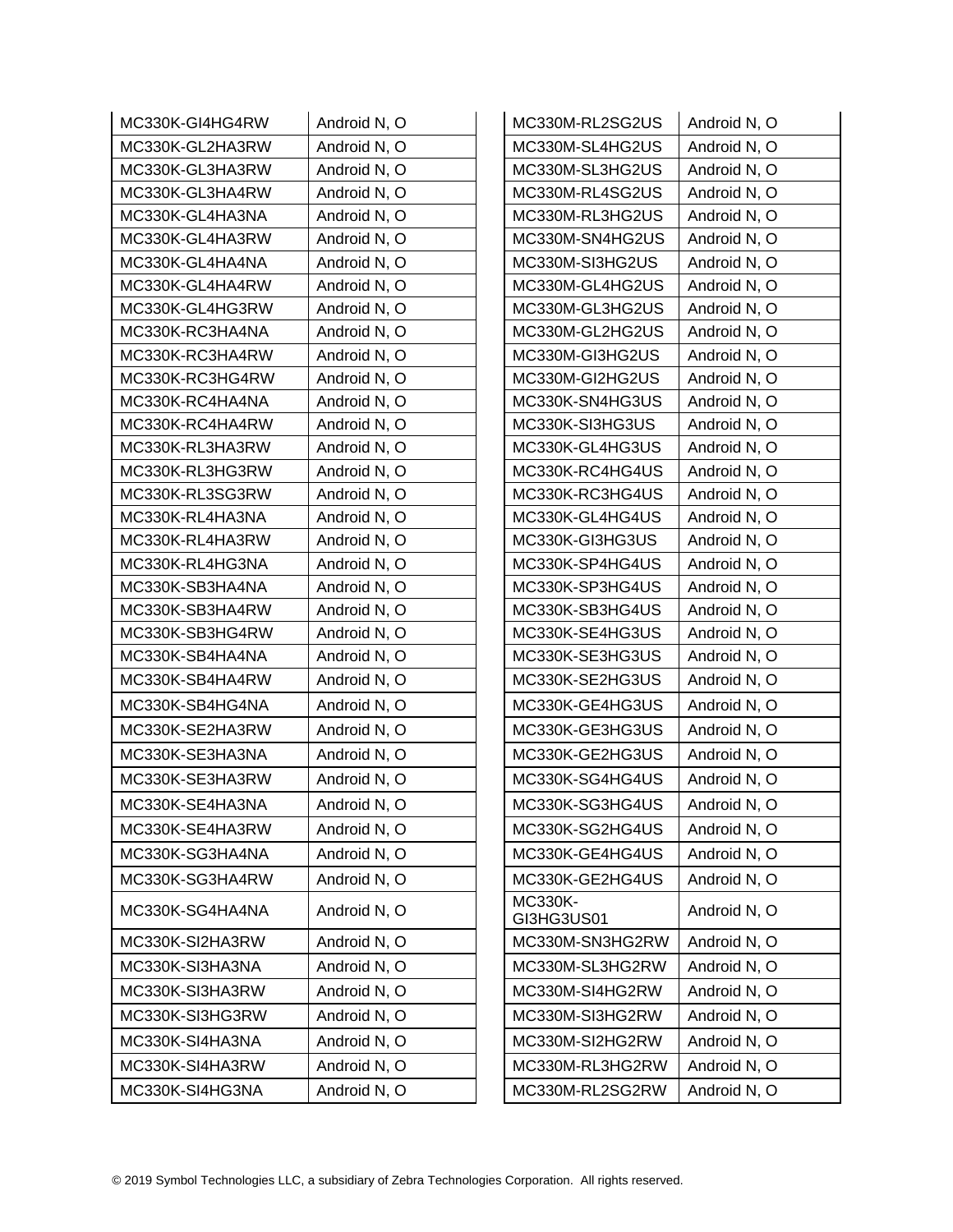| MC330K-SL2HA3RW | Android N, O | MC330M-GL4HG2RW              | Android N, O |
|-----------------|--------------|------------------------------|--------------|
| MC330K-SL4HA3RW | Android N, O | MC330M-GL2HG2RW              | Android N, O |
| MC330K-SN3HA3RW | Android N, O | MC330M-GI4HG2RW              | Android N, O |
| MC330K-SN4HA3NA | Android N, O | MC330M-GI4HG2IN              | Android N, O |
| MC330K-SN4HA3RW | Android N, O | MC330M-GI3HG2IN              | Android N, O |
| MC330K-SP3HA4NA | Android N, O | MC330M-GI2HG2RW              | Android N, O |
| MC330K-SP3HA4RW | Android N, O | MC330K-SP4HG4RW              | Android N, O |
| MC330K-SP4HA4NA | Android N, O | MC330K-SP3HG4RW              | Android N, O |
| MC330K-SP4HA4RW | Android N, O | MC330K-SN4HG3RW              | Android N, O |
| MC330M-GI2HA2NA | Android N, O | MC330K-SN3HG3RW              | Android N, O |
| MC330M-GI2HA2RW | Android N, O | MC330K-SL4HG3RW              | Android N, O |
| MC330M-GI30A2RW | Android N, O | MC330K-SL2HG3RW              | Android N, O |
| MC330M-GI3HA2IN | Android N, O | MC330K-SI4HG3RW              | Android N, O |
| MC330M-GI3HA2NA | Android N, O | MC330K-SI2HG3RW              | Android N, O |
| MC330M-GI3HA2RW | Android N, O | MC330K-SG3HG4RW              | Android N, O |
| MC330M-GI3HG2RW | Android N, O | MC330K-SG2HG4RW              | Android N, O |
| MC330M-GI40A2NA | Android N, O | MC330K-SE4HG3RW              | Android N, O |
| MC330M-GI4HA2IN | Android N, O | MC330K-SE3HG3RW              | Android N, O |
| MC330M-GI4HA2NA | Android N, O | MC330K-SE2HG3RW              | Android N, O |
| MC330M-GI4HA2RW | Android N, O | MC330K-SB4HG4RW              | Android N, O |
| MC330M-GI4HG2NA | Android N, O | MC330K-RL4HG3RW              | Android N, O |
| MC330M-GL2HA2NA | Android N, O | MC330K-RC4HG4RW              | Android N, O |
| MC330M-GL2HA2RW | Android N, O | MC330K-GL4HG3RW              | Android N, O |
| MC330M-GL3HA2NA | Android N, O | MC330K-GL3HG4RW              | Android N, O |
| MC330M-GL3HA2RW | Android N, O | MC330K-GL3HG3RW              | Android N, O |
| MC330M-GL3HG2RW | Android N, O | MC330K-GL2HG3RW              | Android N, O |
| MC330M-GL40A2NA | Android N, O | MC330K-GI3HG4RW              | Android N, O |
| MC330M-GL40A2RW | Android N, O | MC330K-GI3HG3RW              | Android N, O |
| MC330M-GL4HA2NA | Android N, O | MC330K-GE4HG4RW              | Android N, O |
| MC330M-GL4HA2RW | Android N, O | MC330K-GE4HG3RW              | Android N, O |
| MC330M-RL2SA2NA | Android N, O | MC330K-GE3HG3RW              | Android N, O |
| MC330M-RL2SA2RW | Android N, O | MC330K-GE2HG4RW              | Android N, O |
| MC330M-RL3HA2NA | Android N, O | MC330K-GE2HG3RW              | Android N, O |
| MC330M-RL3HA2RW | Android N, O | <b>MC330K-</b><br>GI3HG3RW01 | Android N, O |
| MC330M-RL3SA2NA | Android N, O | MC330K-GE2HA3US              | Android N, O |
| MC330M-RL3SA2RW | Android N, O | MC330K-GE2HA4US              | Android N, O |
| MC330M-RL3SG2NA | Android N, O | MC330K-SE2HA3US              | Android N, O |
| MC330M-RL3SG2RW | Android N, O | MC330K-SG2HA4US              | Android N, O |
| MC330M-RL40A2NA | Android N, O | MC330K-GE2HA3RW              | Android N, O |
| MC330M-RL4SA2NA | Android N, O | MC330K-GE2HA4RW              | Android N, O |